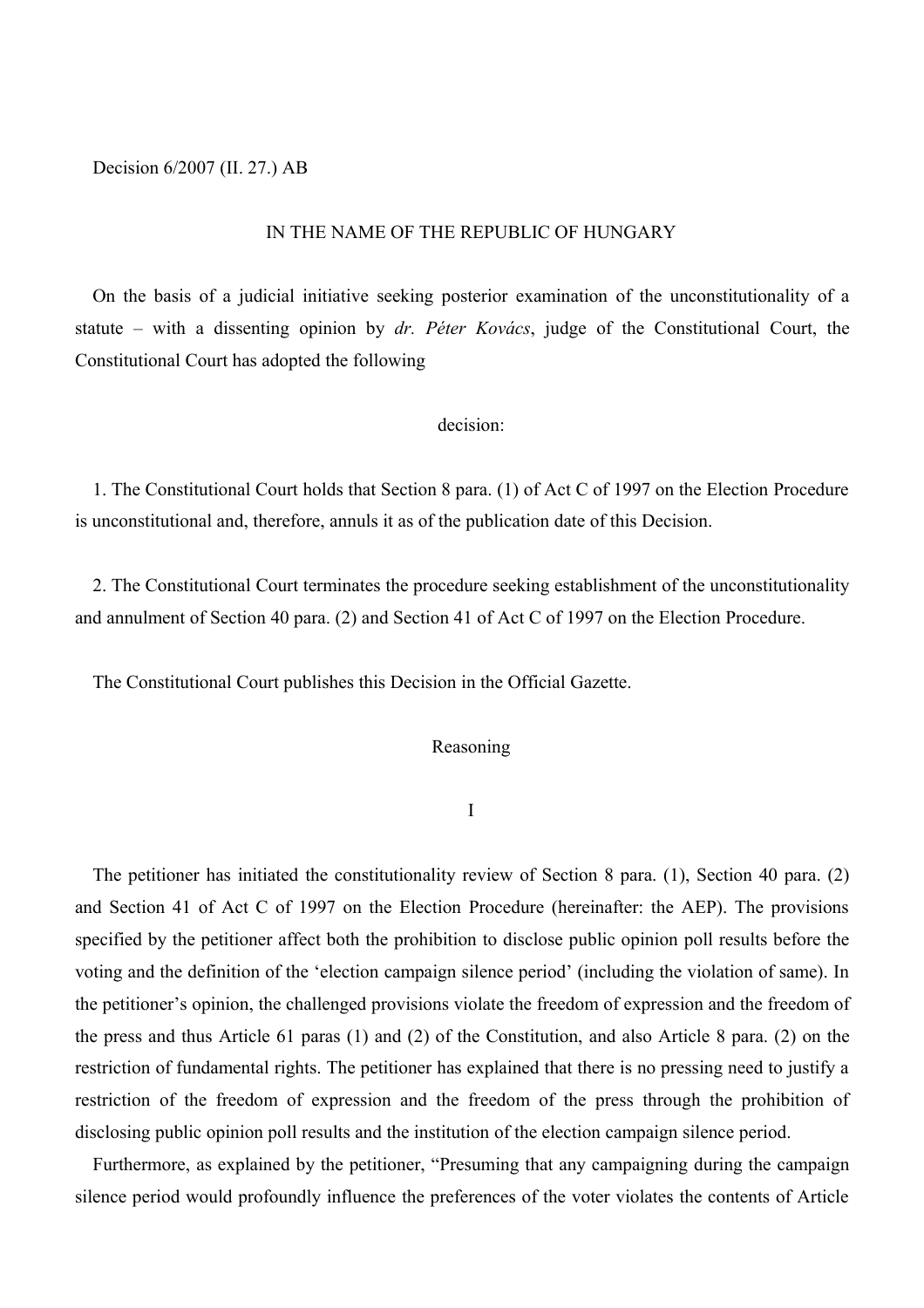71 para. (1) of the Constitution, granting universal and equal suffrage and prescribing a secret ballot". The petitioner has argued that the fairness of elections is sufficiently safeguarded by the provisions of the Criminal Code regarding election fraud. Therefore, the regulations of the AEP on the prohibition of disclosing public opinion polls and on prescribing an election campaign silence period are redundant.

Also, the petitioner has referred to the contradiction between Article 7 para. (1) of the Constitution, since in the petitioner's opinion Article 10 of the Convention for the Protection of Human Rights and Fundamental Freedoms signed in Rome on 4 November 1950 (hereinafter: the Convention) is also violated, while Article 2 para. (1) of the Constitution may have been infringed as well.

Based on the above, the petitioner has requested establishment of the unconstitutionality and annulment of Section 8 para. (1), Section 40 para. (2) and Section 41 of Act C of 1997 on the Election Procedure.

#### II

1. The cited provisions of the Constitution are as follows:

"Article 2 para. (1) The Republic of Hungary is an independent democratic state under the rule of law.

 $(\ldots)$ 

Article 7 para. (1) The legal system of the Republic of Hungary accepts the generally recognized principles of international law, and shall harmonize the country's domestic law with the obligations assumed under international law.

# $(\ldots)$

Article 8 para. (1) The Republic of Hungary recognizes inviolable and inalienable fundamental human rights. The respect and protection of these rights is a primary obligation of the State.

(2) In the Republic of Hungary regulations pertaining to fundamental rights and duties are determined by law; such law, however, may not restrict the basic meaning and contents of fundamental rights.

(…)

Article 61 para. (1) In the Republic of Hungary everyone has the right to freely express his/her opinion, and furthermore to access and distribute information of public interest.

(2) The Republic of Hungary recognizes and respects the freedom of the press.

 $(\ldots)$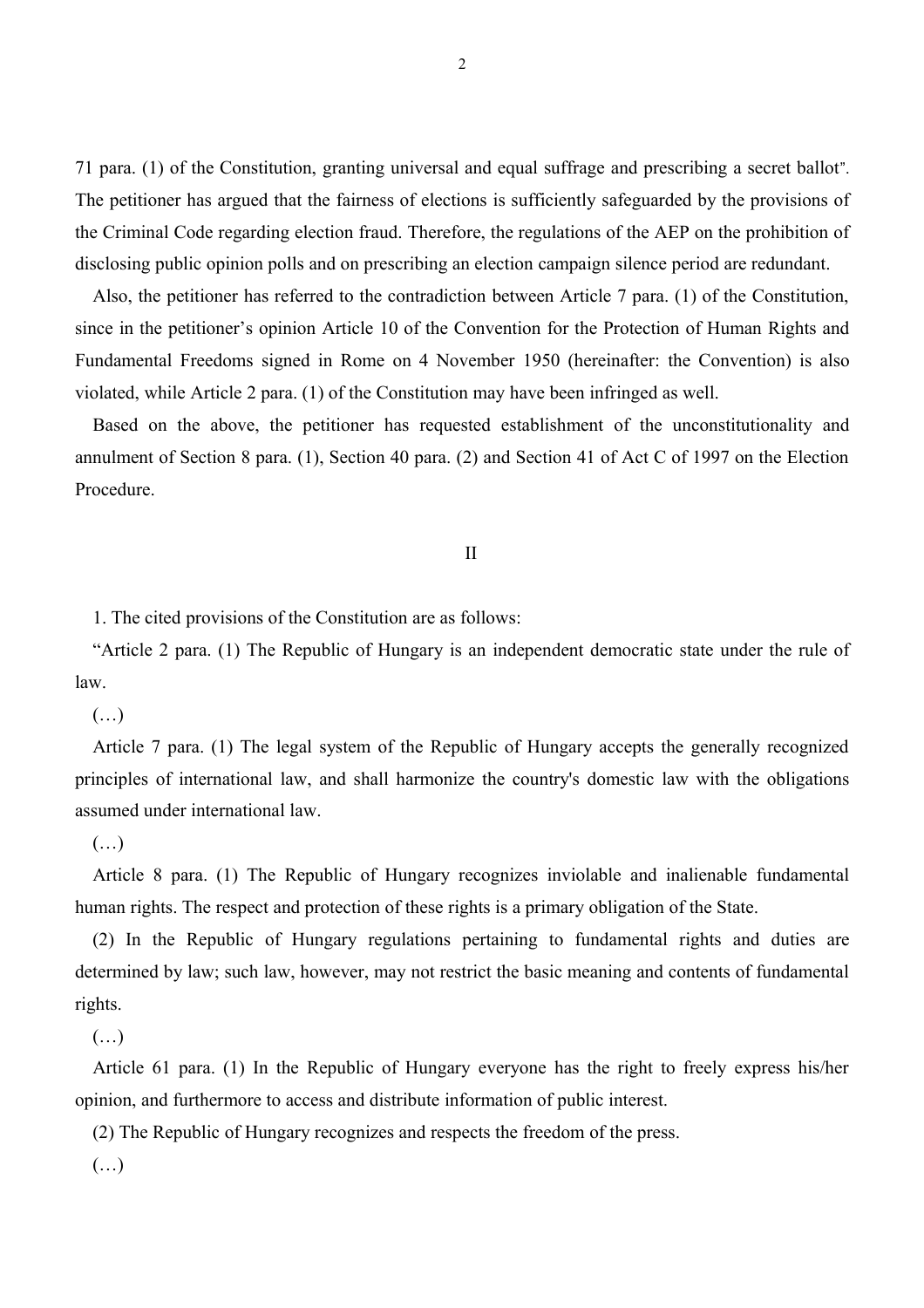Article 71 para. (1) Members of Parliament, Members of the European Parliament, members of representative bodies of local governments, Mayors and the Mayor of the Capital are elected by direct, secret ballot by voting citizens, based on universal and equal suffrage."

2. According to the affected regulations of the AEP:

"Section 8 para. (1) From the eighth day prior to voting to the termination of voting, the results of public opinion polls regarding the elections may not be published.

## $(\ldots)$

Section 40 para. (1) The election campaign shall last from the call for the election to 12:00 AM of the day prior to voting.

(2) From 12:00 AM on the day prior to voting to the termination of voting it is prohibited to run any election campaign (campaign silence period).

 $(\ldots)$ 

Section 41 Any influencing of the will of the voters, including but not limited to services provided free of charge for voters by the candidate or the nominating organization (for example organized transportation to the polling station; supplying food and drinks), distributing party badges, flags, party symbols, tokens containing the candidate's photograph or name, placement of election posters (hereinafter referred to as "posters") and providing information in electronic or other form suitable for influencing the voters' will shall be deemed infringement of the campaign silence period.

#### III

The petition is, in part, well-founded.

1. The Constitutional Court already passed a decision on the constitutionality of Section 40 paras (1) and (2) as well as Section 41 of the AEP in its Decision 39/2002 (IX. 25.) AB (hereinafter: the CCD). (ABH 2002, 273) In the CCD, one of the findings of the Court is that "Article 10 of the Convention and Article 19 of the International Covenant on Civil and Political Rights (hereinafter: the Covenant) do not prescribe it directly that fundamental rights may be restricted due to elections. However, both Article 10 para. 2 of the Convention and Article 19 para. 3 of the Covenant provide that the right of expression may be subject to restrictions by Acts of Parliament for the protection of the rights of others. The legal institution of the campaign silence period specified under Section 40 paras (1) and (2) of the AEP is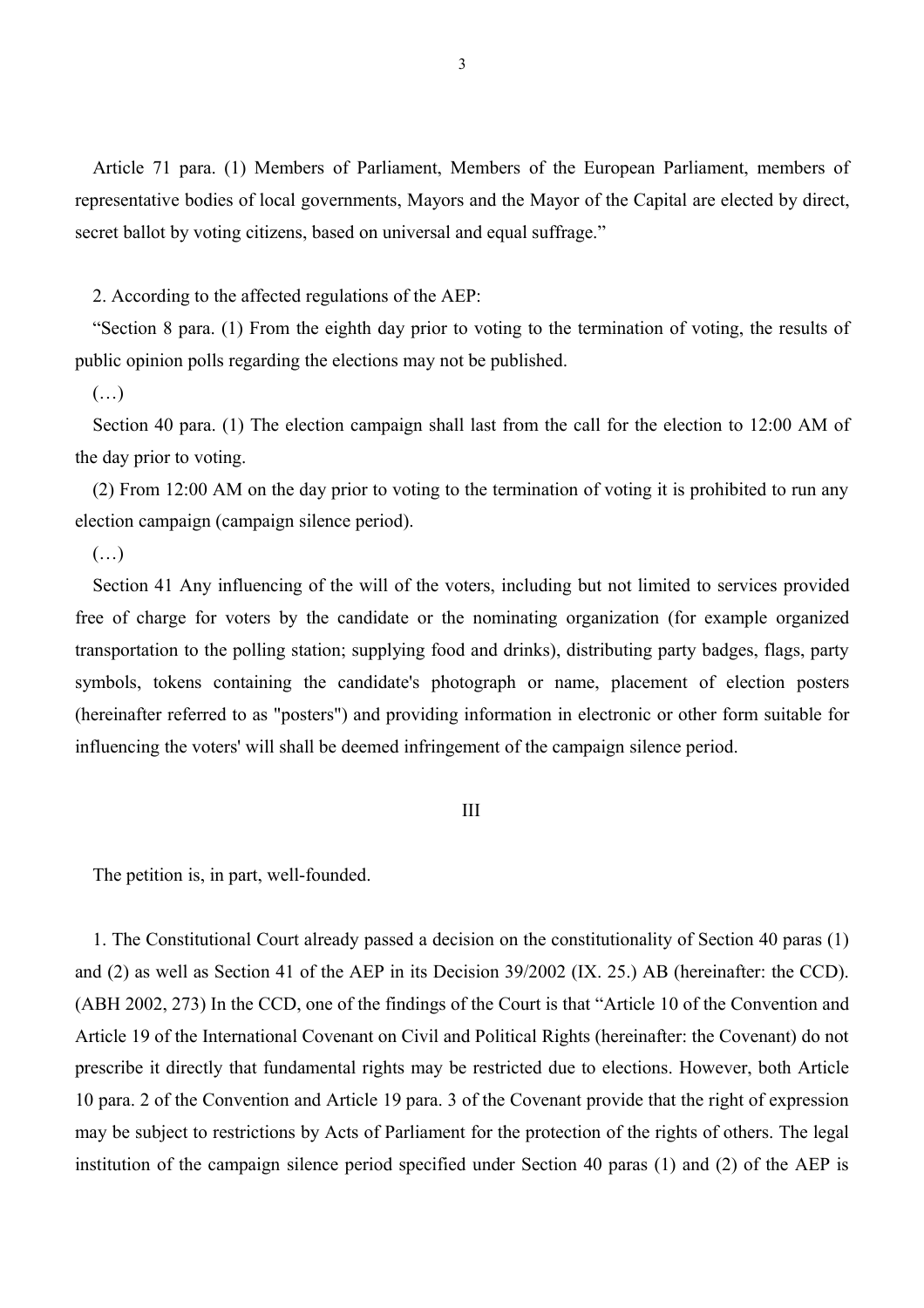such a restriction, since it temporarily limits the exercise of the freedom of expression and the freedom of the press.

The right to vote is a fundamental right guaranteed under Article 70 para. (1) of the Constitution. Under Article 2 para. (1) of the Constitution, the Republic of Hungary is an independent democratic state under the rule of law. An indispensable prerequisite of a democratic political system is an established electoral system that operates in a legal and reliable manner. This is because the general elections *set up* the supreme body of state power in the Republic of Hungary and they make it *legal* and *legitimate*.

Electoral systems may include campaign silence periods. The campaign silence periods guarantee the undisturbed expression of the voters' will. The undisturbed expression of the voters' will guarantees that the supreme body of state power is built on the free will of the people, and in this way the democratic rule of law in Hungary is secured as well. The protection of suffrage and the requirement of the democratic rule of law may necessitate the introduction of campaign silence periods and the restriction of the freedom of expression and the freedom of the press through such periods.

Due to the relative briefness of the campaign silence period as regulated by the challenged provisions, the 86-hour silence period only applies to a negligible part of the campaign that lasts at least 84 days. The shortness and general applicability of the campaign silence period and the fact that it extends only to the day preceding election days make the restriction proportional with regard to the objective.

Therefore, the Constitutional Court has established that Section 40 paras (1) and (2) as well as Section 41 of the AEP do not contravene Article 8 paras (1) and (2) of the Constitution. The campaign period as a legal institution does not restrict the essence of a fundamental right. The freedom of expression and the freedom of the press guaranteed in Article 61 paras (1) and (2) of the Constitution are only restricted to the necessary extent in order to hold the elections in an undisturbed manner." (ABH 2002, 273, 279)

Based on the foregoing, the Constitutional Court has established that it already passed a decision regarding the petition to find Section 40 paras (1) and (2) as well as Section 41 of the AEP unconstitutional. Section 31 item *c)* in Decision 3/2001 (XII. 3.) Tü. by the Full Session on the Constitutional Court's Provisional Rules of Procedure and on the Publication Thereof defines the concept of *res iudicata* in the Constitutional Court procedure. According to this provision, the Constitutional Court terminates the procedure if the petition is aimed at the review of a statute (statutory provision) identical with a statute already judged by the Constitutional Court, and the petitioner requests establishment of unconstitutionality with reference to the same Article or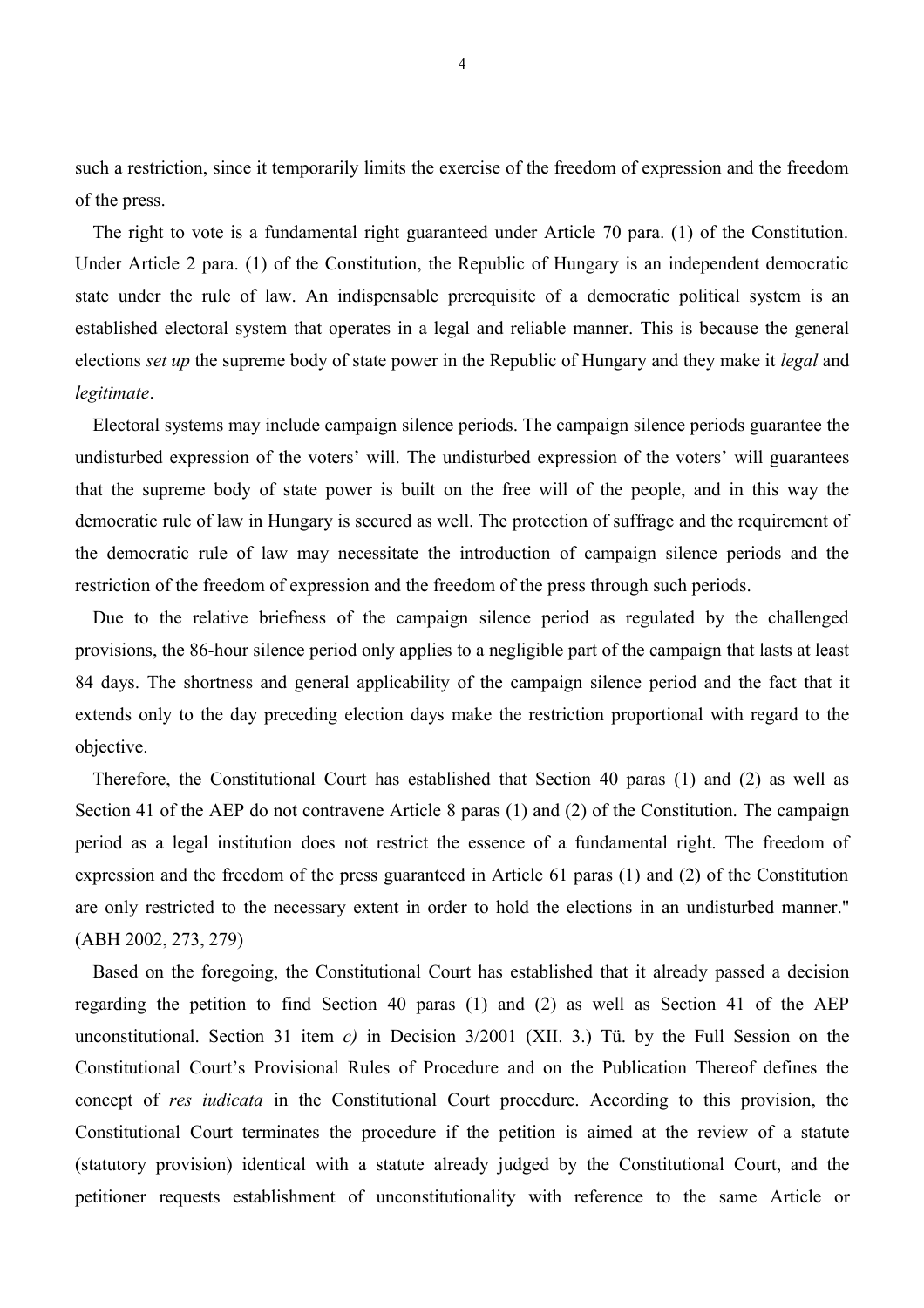constitutional principle (value) of the Constitution, including the same constitutional connection ('*res iudicata*')". (ABH 2003, 2076)

Therefore, the Constitutional Court has terminated the procedure seeking establishment of the unconstitutionality and annulment of Section 40 para. (2) and Section 41 of the AEP.

2. The CCD did not evaluate the prohibition on publishing public opinion poll results in addition to the constitutionality review of the campaign silence period regulations, and therefore the Constitutional Court has conducted the procedure in its merits regarding Section 8 para. (1) of the AEP.

2.1. The Constitutional Court holds that the campaign and the public opinion polls have different functions. Whereas the campaign is specifically aimed at shaping the will of the voters (influencing their preferences), the disclosure of public opinion polls has no such function. Public opinion polls are mainly for the purpose of providing information and to help the individual participate in political processes in an informed manner. On 9 September 1999 the Council of Europe Committee of Ministers adopted a recommendation [Recommendation R (99) 15] on measures concerning media coverage of election campaigns under Article 10 of the Convention for the Protection of Human Rights and Fundamental Freedoms signed in Rome on 4 November 1950 and the related eight Additional Protocols (the latter promulgated by Act XXXI of 1993). Section III of the Recommendation (which discusses the issue from the aspect of the information freedom granted for both the print and the electronic media) handles the dissemination of partisan electoral messages and the publication of public opinion polls separately. The Commission argued that any restriction or prohibition on the publication of opinion polls on voting day or a number of days before the election should comply with Article 10 of the Convention and the corresponding requirements set by the European Court of Human Rights. When disseminating the results of opinion polls, it should be provided that the public is informed on who commissioned and paid for the poll, on the organization conducting the poll and the methodology employed, on the sample and margin of error of the poll, and on the date and/or period when the poll was conducted, while all other matters should be decided by the media themselves.

The regulations in foreign countries similar to the ones examined in the present decision on the prohibition to disclose public opinion polls are quite varied. No similar prohibition is applied in, for instance, Austria, Germany or the United Kingdom. In addition to certain Western European countries (such as France, Italy or Spain) several Central and Eastern European Countries have adopted prohibitions on the publication of projected election results to complement their existing regulations on campaign silence periods. For example the Polish Act on General Elections prohibits the disclosure of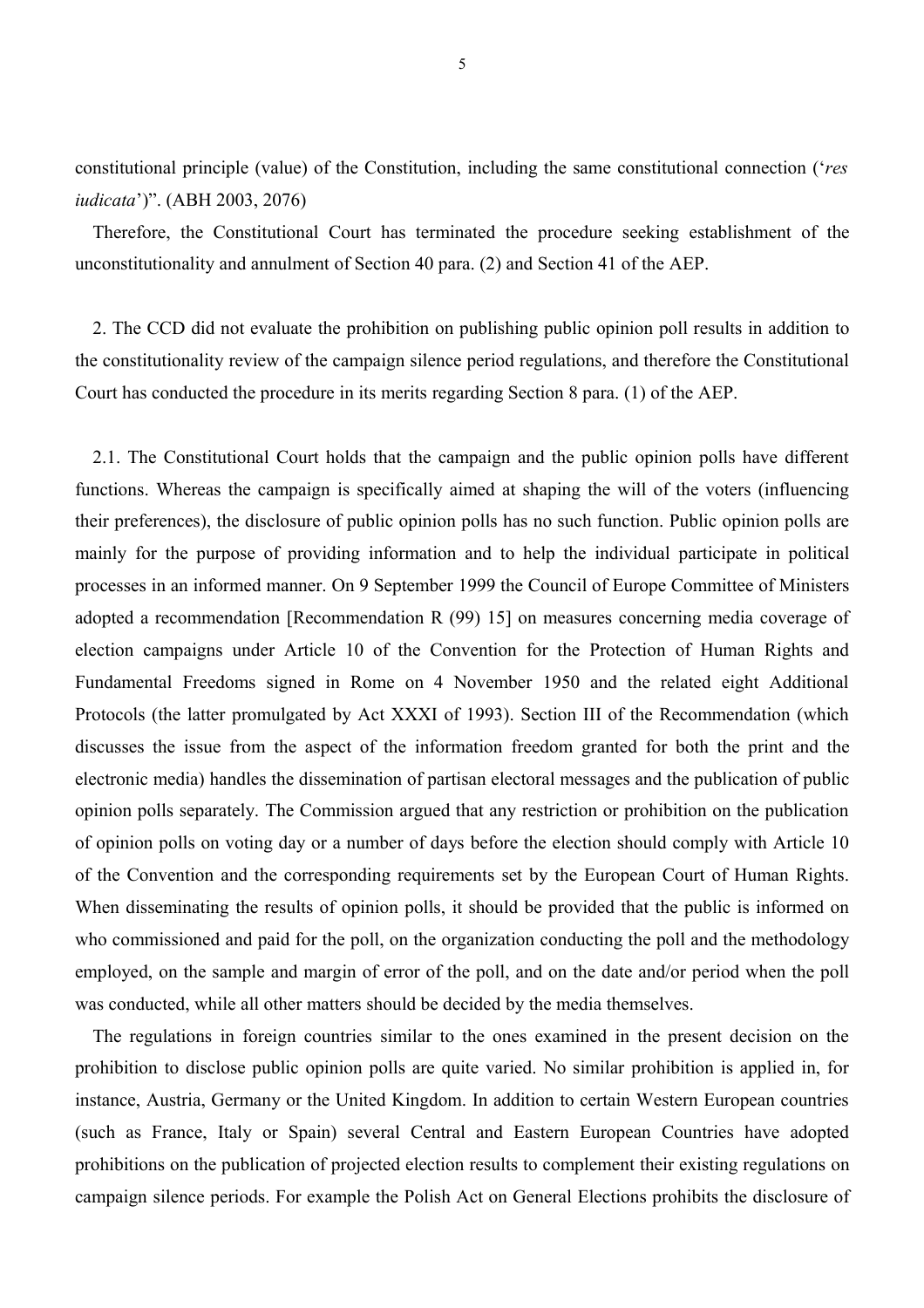any opinion polls on voter preferences and projected election results in the period of campaign silence (Section 86 of the Polish Act on General Elections). In case of the Russian presidential and lower house elections, it is forbidden to publish opinion polls from the third day before the election until the election is closed. In case of the general elections in Bulgaria, no opinion poll result may be disclosed from 24 hours before the election day until the closing of the election. [Act on the Election of the State Duma, Section 55 para. (3); Act on the Election of the President of the Russian Federation, Section 46 para. (3); the Bulgarian Act on General Elections, Section 59 para. (2)].

2.2. In the present case the Constitutional Court is required to examine a violation of fundamental rights: the petitioner has claimed that the fundamental rights listed in Article 61 paras (1) and (2), that is, the freedom of expression and the freedom of the press are restricted. Regarding this, the Constitutional Court has established as a first step that the prohibition of publishing opinion poll results as defined by Section 8 para. (1) of the AEP does restrict the freedom of expression and the freedom of the press. As a result of the restriction, both the print and the electronic media have lost the possibility of publishing opinion poll results in the eight days preceding election days. What is more, the limitation on disclosing public opinion polls is closely related to the freedom of information (especially the right to information for the voters) that is indispensable for the development of a democratic public opinion. These rights affect Article 61 paras (1) and (2) of the Constitution. With regard to the constitutionality of restricting fundamental rights (that is, violating Article 8 para. (2) of the Constitution), the Constitutional Court has declared in its Decision 22/1992 (IV. 10.) AB that "According to the standing practice of the Constitutional Court, the restriction of a fundamental right is only constitutional if it does not affect the untouchable essence of the fundamental right, if it is unavoidable (that is, the reason is pressing), and if the weight of the restriction is not disproportionate to the desired objective". As pointed out in Decision 30/1992 (V. 26.) AB, "The State may only use the tool of restricting a fundamental right if it is the sole way to secure the protection or the enforcement of another fundamental right or liberty or to protect another constitutional value. Therefore, it is not enough for the constitutionality of restricting the fundamental right to refer to the protection of another fundamental right, liberty or constitutional objective, but the requirement of proportionality must be complied with as well: the importance of the objective to be achieved must be proportionate to the restriction of the fundamental right concerned. In enacting a limitation, the legislator is bound to employ the most moderate means suitable for reaching the specified purpose. Restricting the content of a right arbitrarily, without a forcing cause is unconstitutional, just like doing so by using a restriction of disproportionate weight compared to the purported objective." (ABH 1992, 167, 171) The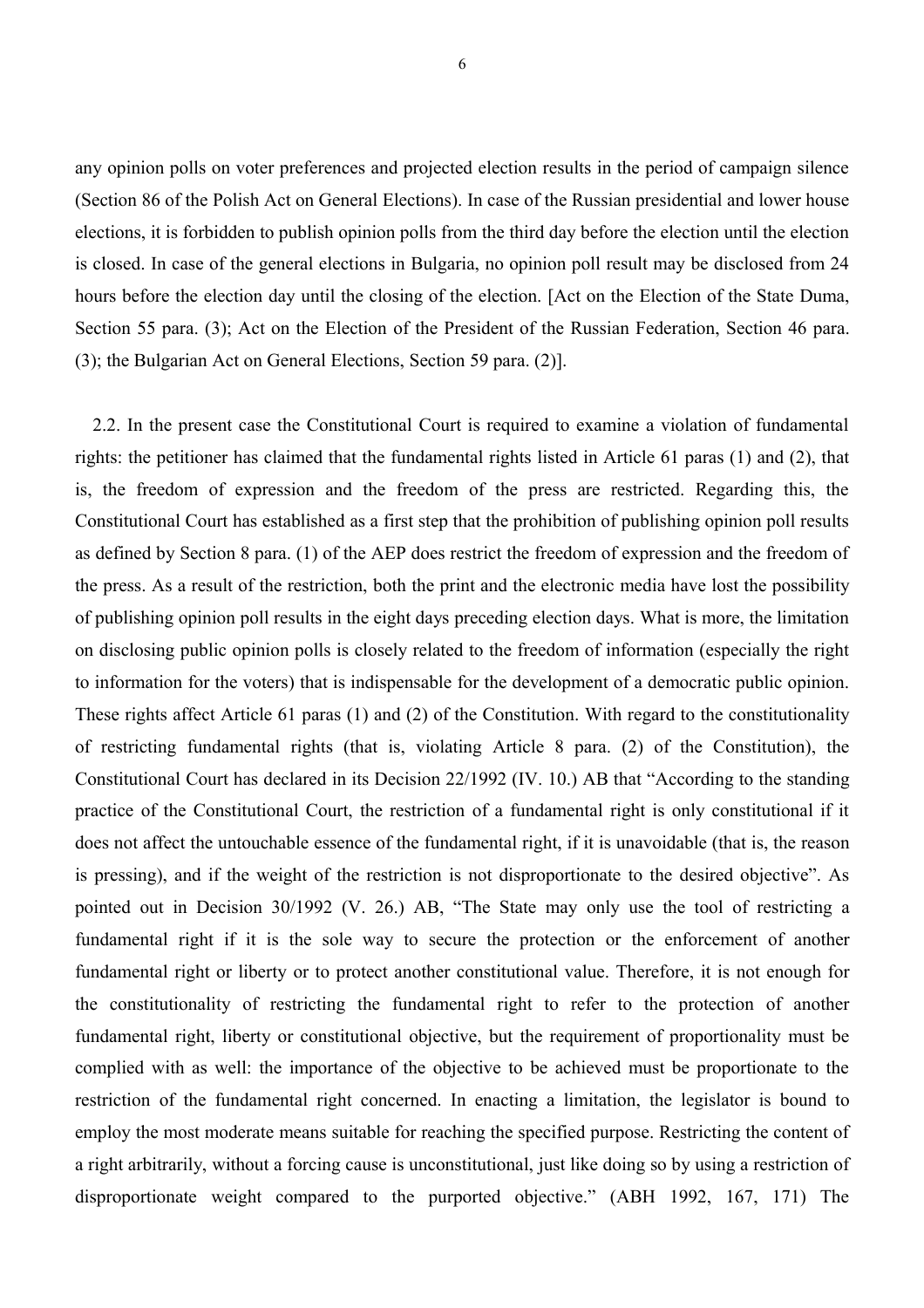Constitutional Court is therefore required to examine whether the prohibition under Section 8 para. (1) of the AEP may be regarded as a necessary and proportionate manner of restricting the freedom of expression and the freedom of the press.

The purpose of prohibiting the disclosure of public opinion polls is connected to the undisturbed running of the elections, and this may result in necessary restrictions. However, it is an issue of constitutionality whether the given purpose (providing an undisturbed opportunity for the voters to express their will) may only be achieved by restricting the freedom of expression and the freedom of the press. In Decision 30/1992 (V. 26.) AB quoted above, the Constitutional Court established the following: "It is an important question regarding all constitutional fundamental rights whether or not they may be restricted and limited, and if so, on what terms, furthermore, on the basis of what criteria priority is to be determined in the case of their *collision*. As far as the freedom of expression, including the freedom of the press, is concerned, this issue is of primary importance as such freedoms are among the fundamental values of a pluralistic and democratic society. Therefore, the freedom of expression has a special place among constitutional fundamental rights…" (ABH 1992, 167, 170-171)

In its Decision 338/B/2002 AB regarding the review of Section 89 of the AEP, the Constitutional Court already discussed the issue whether the disclosure of public opinion polls may influence the fairness of elections by encouraging the voters to vote at places other than their home constituency. According to this decision, "The Constitutional Court emphasizes that from the aspect of suffrage there is a significant difference between the actual results of the first round and the results of the opinion polls. The access to opinion poll results is not a constitutional reason to exclude the possibility to vote with a certificate at a place other than the home constituency of the citizen, since if the legislator were allowed to prohibit voting in another constituency due to this reason, it would be regarded as a disproportionate (and therefore unconstitutional) restriction of suffrage. However, when actual results (of the first round) are disclosed, the legislator excludes the possibility of voting with a certificate away from the home constituency in order to secure the fairness of elections and this provision does not restrict the essence of the right to vote." (ABH 2003, 1504, 1507-1508)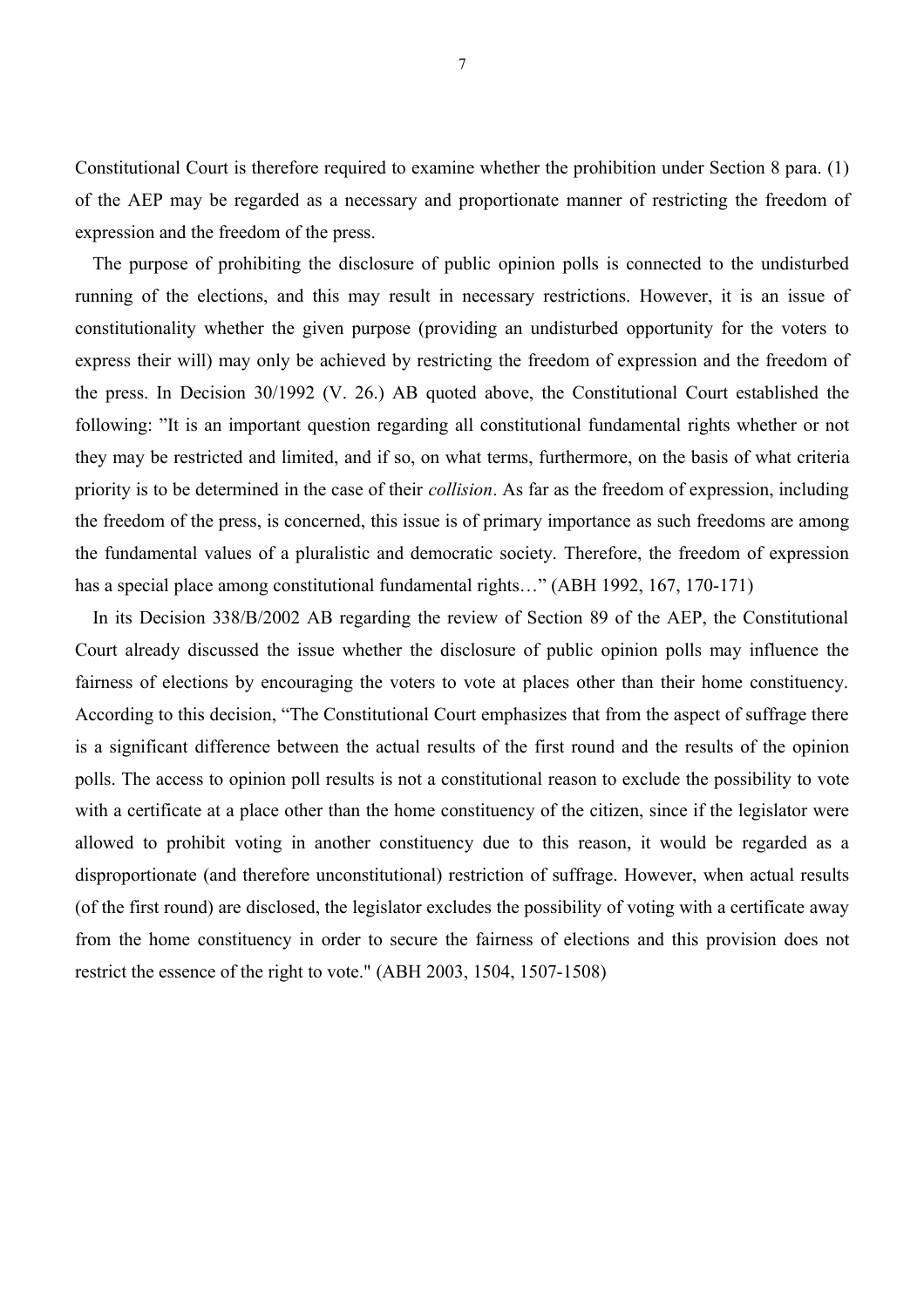The Constitutional Court regards this decision as guiding in the present case, too, since the Court has separated public opinion poll results and actual election results when evaluating the constitutionality of the fundamental right restriction. The Constitutional Court holds that the restriction of the freedom of expression and the freedom of the press as defined in Section 8 para. (1) of the AEP is unacceptable from the aspect of constitutionality even if we recognize that public opinion poll results do have an effect on the voters' conduct. Although the undisturbed management of the elections is a legitimate objective for restricting fundamental rights, the eight-day prohibition specified in Section 8 para. (1) of the AEP is disproportionate to the objective to be achieved, that is, the undisturbed management of the elections. This objective may be accomplished without restricting the freedom of expression and the freedom of the press to the extent defined in Section 8 para. (1) of the AEP. Therefore, the restriction of fundamental rights may be deemed disproportional. This is because a restriction of the freedom of the press and the freedom of expression in a way more severe than under the campaign silence period is not constitutional; the restriction of the campaign silence period is necessary and proportional for the protection of the right to vote and due to the requirement of the democratic rule of law. "In other words, it is the expression of an individual opinion, the manifestation of public opinion formed by its own rules and, in correlation to the aforesaid, the opportunity of forming an individual opinion built upon as broad information as possible that is protected by the Constitution." [Decision 30/1992 (V. 26.) AB, ABH 1992, 167, 179]

Based on all of the above, the Constitutional Court has established that the eight-day prohibition stipulated under Section 8 para. (1) of the AEP necessarily restricts the freedom of expression and the press, but the restriction is disproportionate, and, as a result, it violates Article 8 para. (2) as well as Article 61 paras (1) and (2) of the Constitution. Therefore, the Constitutional Court annuls the provision concerned. As a consequence of the decision, the prohibition on publishing opinion polls will be governed by the regulations applicable to the campaign silence period (Sections 40 and 41 of the AEP). Pursuant to Section 41 of the AEP, any influencing of the will of the voters shall be deemed infringement of the campaign silence period, especially "providing information in electronic or other form suitable for influencing the voters' will".

2.3. The petitioner has also initiated the constitutionality review of the provisions with regard to other constitutional prohibitions. According to the standing practice of the Constitutional Court, if it has established the unconstitutionality of the given provision of the Constitution, the Constitutional Court will not perform any further review of unconstitutionality with regard to other constitutional provisions referred to in the petitions. [Decision 61/1997 (XI. 19.) AB, ABH 1997, 361, 364; Decision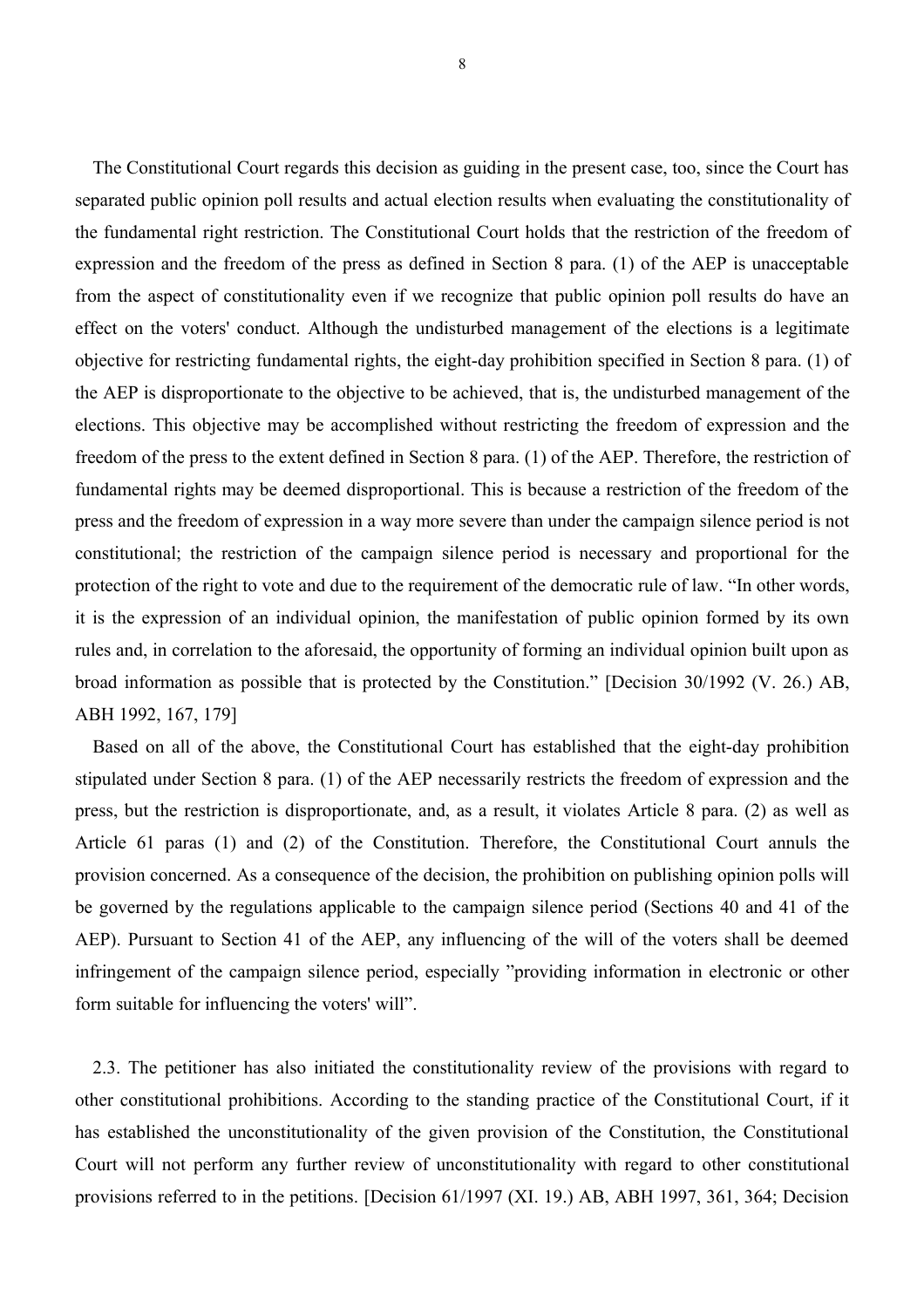16/2000 (V. 24.) AB, ABH 2000, 425, 429; Decision 56/2001 (XI. 29.) AB, ABH 2001, 478, 482; Decision 35/2002 (VII. 19.) AB, ABH 2002, 199, 213; Decision 4/2004 (II. 20.) AB, ABH 2004, 66, 72; Decision 9/2005 (III. 31.) AB, ABH 2005, 627, 636]

The publication of this Decision in the Hungarian Gazette is based on Section 41 of Act XXXII of 1989.

Budapest, 26 February 2007

*Dr. Mihály Bihari* President of the Constitutional Court

*Dr. Elemér Balogh Dr. András Bragyova* Judge of the Constitutional Court Judge of the Constitutional Court

*Dr. Mihály Bihari* President of the Constitutional Court on behalf of *Dr. Árpád Erdei Dr. Attila Harmathy* Judge of the Constitutional Court, Judge of the Constitutional Court prevented from signing

*Dr. András Holló Dr. László Kiss* Judge of the Constitutional Court, Rapporteur Judge of the Constitutional Court

*Dr. Péter Kovács Dr. Péter Paczolay*

Judge of the Constitutional Court Judge of the Constitutional Court

Dissenting opinion by *Dr. Péter Kovács*, Judge of the Constitutional Court

I do not agree with point 1 of the holdings in the Decision and the reasoning thereof. I hereby summarize my dissenting opinion as follows: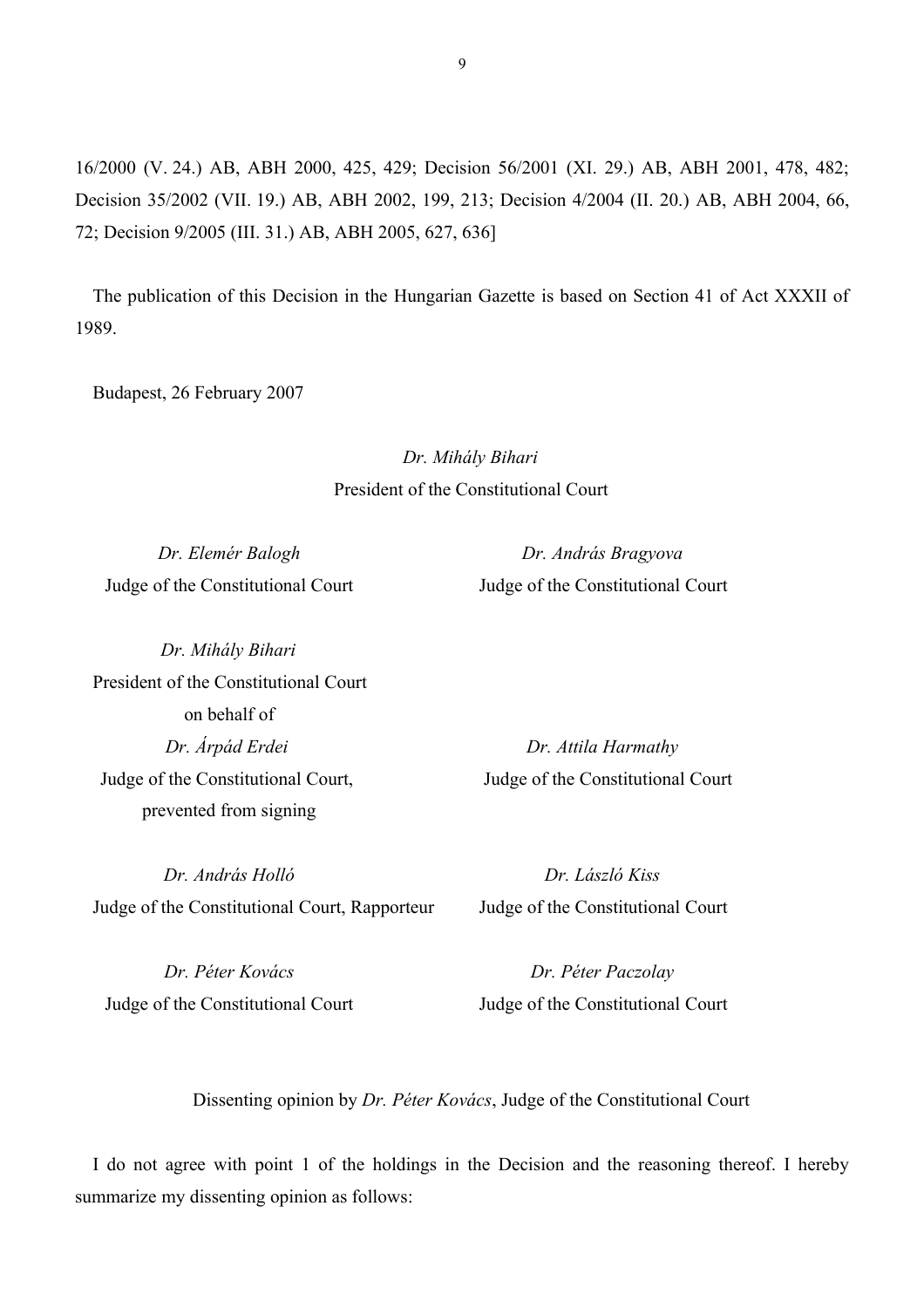1. Public opinion polls are a peculiar institution of our times. I do not doubt their scientific foundation and professional criteria and I find it perfectly natural that between elections and in the campaign itself public opinion polls have a major role. This way, voters may learn the support the parties have at a national or local level at a given time and may decide to keep their party preferences or choose to back the closest political inclination if their primary choice has no real chances. They may even switch basic preferences as a result of a campaign event. The public opinion polls are practical for the candidates and the political parties as well (including the types that are disclosed to the public and also the ones only disclosed to the entity ordering the survey). The polls can affect the forming of campaign strategy; they may result in changing the tactical elements during the campaign and in taking measures in the interest of election victory. Disclosing public opinion poll may both activate and mobilize voters but it may also make them overconfident.

However, the results of the public opinion polls are communicated to the voters by the media, and in several countries one may experience the phenomenon that certain media workers do not analyze the polls in an unbiased manner, "*sine ira et studio*" (without anger or zeal), but they seem to be trying to shape public opinion themselves. One method for this is the repetition of negative connotations, which produces a fall in the approval rating of the affected person or party. In this case the explanations for the decrease and the extent of such fall and looking for its real and presumed reason may generate further decrease. In such an environment, even *lege artis* (genuine and reliable) public opinion polls become a means of achieving political goals instead of providing fair standards and objective information.

The parties and campaign strategists in modern parliamentary democracies take these phenomena into account, including the method of improving their own image by applying certain techniques and discrediting their opponents. Therefore, the designers of election strategies and tactics use public opinion polls in this manner and they rely on the opportunities available through both the unbiased part of the media and the media with political party inclinations.

2. Throughout Europe, there are examples of stricter and more lenient legal regulations, and we can also see that while in some countries the legal background is soft, the mass media institutions are forced to adopt an equally elaborate self-regulation. The majority Decision details the shorter silence periods, but it should be added to gain a complete picture that in Italy a 15-day and in Poland a 12-day silence period is applicable, while in Portugal a 30-day silence period was in effect until 2000.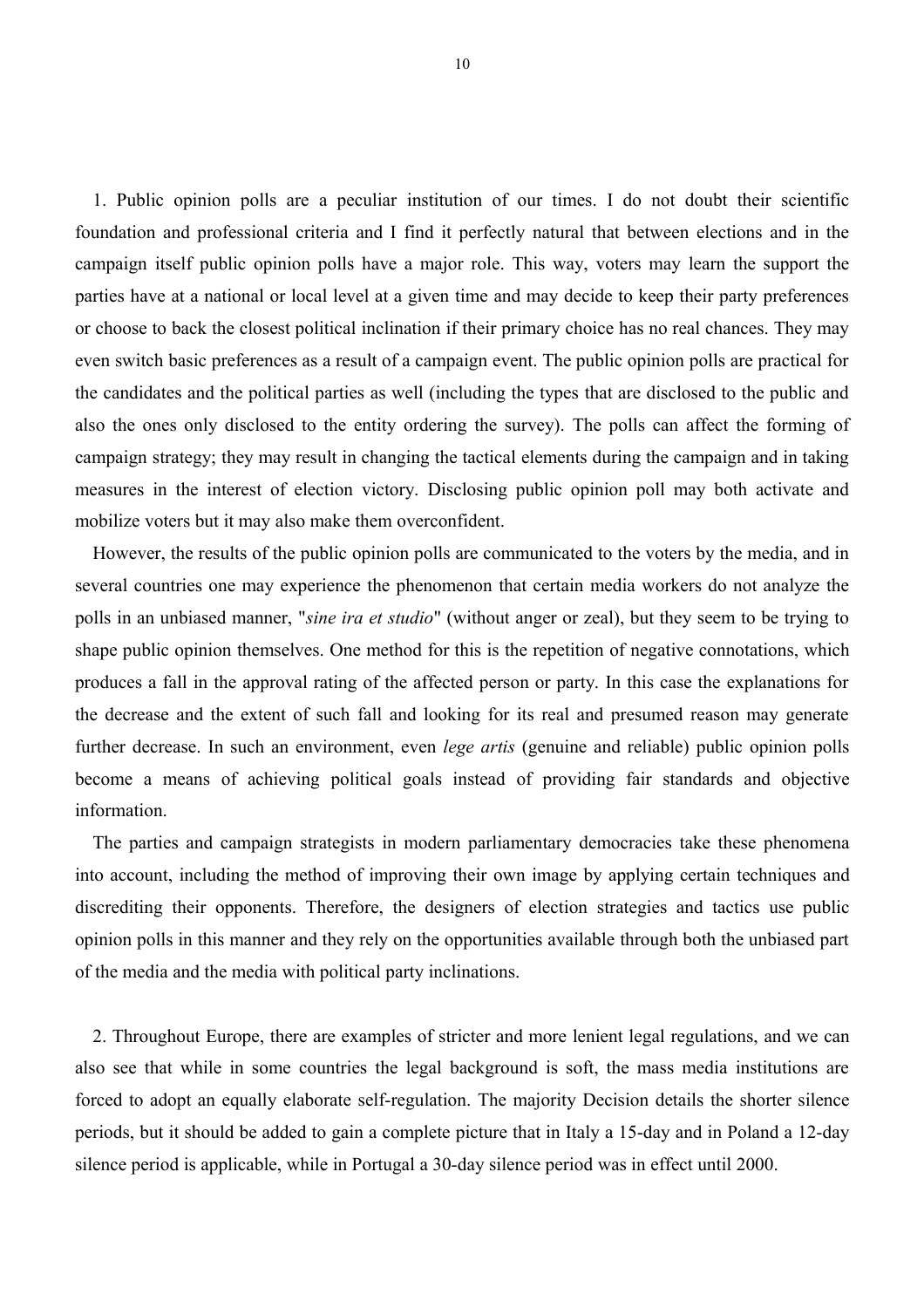There is, however, a more noteworthy tendency showing that if there are new norms of a different nature replacing the statutory silence period, at least a similar level of barriers are prescribed. For example in Portugal, the material must be deposited at a government authority in advance and the data evidencing that the professional criteria may only be disclosed in the same format by those institutions that have been permitted in advance. Even in countries where the media or the agencies accept selfregulation, restrictive solutions are not unheard of. For instance, it is well known that in England the internal regulations of the BBC describe the stylistic elements of the moderator's neutral function to be complied with when announcing opinion poll results in extreme details. Also, the regulations provide that (if necessary) the internal audit of the BBC should be consulted in advance. In Belgium, the RTBF prepared a similarly detailed election code of conduct for the 2003 elections and had its employees comply with these. These regulations provided that no public opinion polls may be disclosed on election days and the day before. In 2001 in Cyprus, the MEGA declared that it would only order two public opinion polls, it would only analyze these and that it would terminate all election programmes on the second day before election day. Apparently, where government regulations are not detailed and stringent, self-regulation will prevail in an accurate and efficient manner. (cf. the findings of a study on the practice in Europe within the framework of an EU project: *Christophoros Christophorou: Media and Elections: Case Studies, The European Institute for Media* – Dusseldorf, Paris 2005).

The French solution is different because the Constitutional Court there serves as an election tribunal, especially in checking compliance with the upper limit of election spending per candidate. In case the limit is broken, the Constitutional Court may even withdraw mandate as a sanction. From these aspects the *Conseil Constitutionnel* discussed the issue of public opinion polls in campaign periods and pointed out the significance of whether these polls only measure the voter turnout and party preferences at a national level or whether they are personalized. The Court has also stressed the importance of whether the polls are independent from the candidate and the candidate does not use the results in the campaign or the results are used by the candidate for campaign purposes. Also, it is a different case if the polls are ordered by the party or the supporters of the candidate. These four variations need to be handled differently with regard to whether they should be included in campaign costs. (Décision n<sup>o</sup> 91-1141/1142/1143/1144 du 31 juillet 1991, 13-14. § and Décision nº 93-1328/1487 du 9 décembre 1993, 19. §)

3. Although in international practice there is no general norm that would bind every State in the world and there are no common rules even in Europe, it is apparent that the different European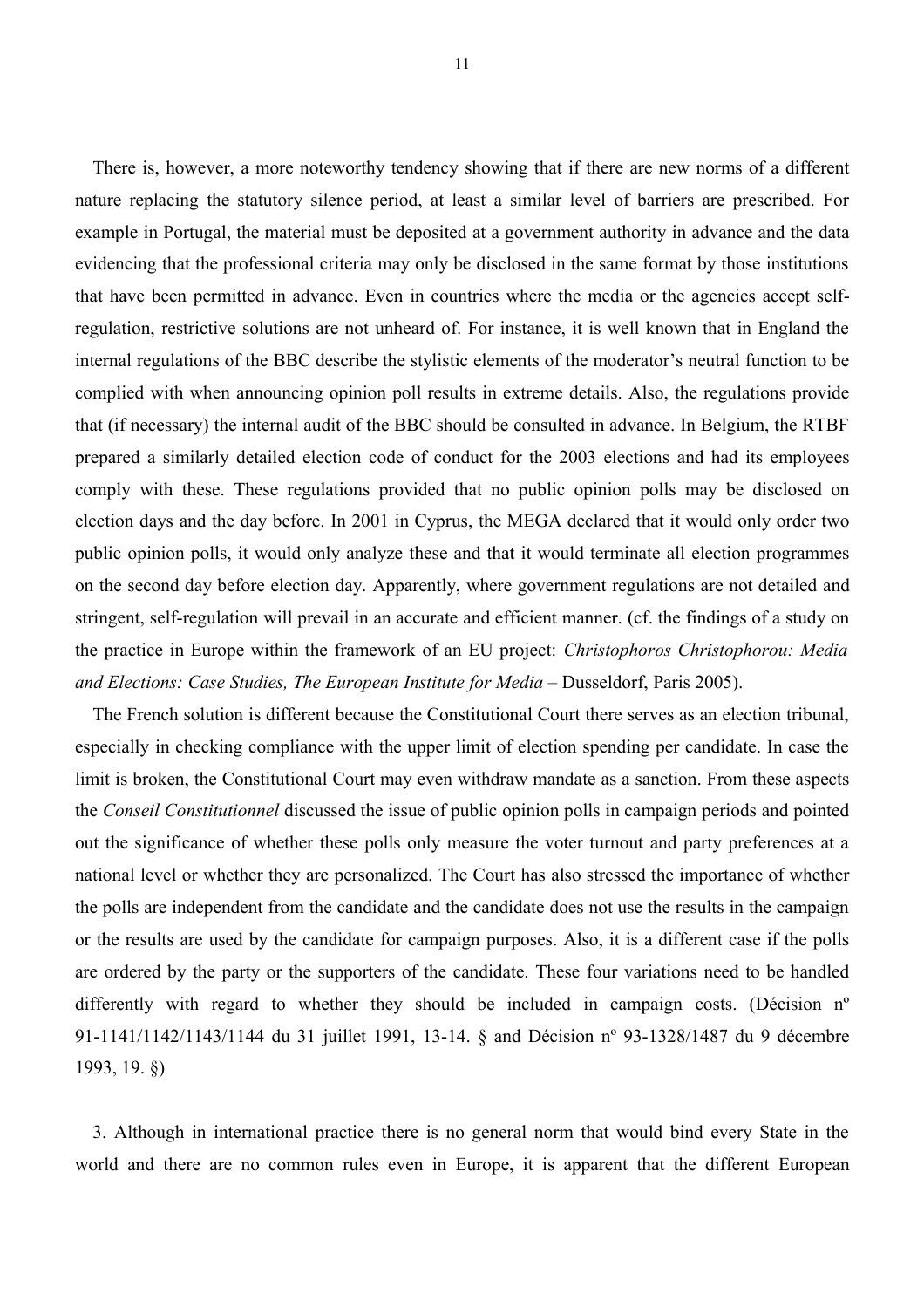organizations regard the relationships of public opinion polls, media and silence periods as complex problems.

The majority Decision quotes Recommendation R (99)15 of the Council of Europe Committee of Ministers on the media coverage of election campaigns. From the Recommendation, the majority Decision cites that it is vital to publish the items of the opinion polls that prove that the polls are professionally reliable. It also cites the principle that "all other matters (…) should be decided by the media themselves."

The main message of the Recommendation reflected in several provisions is that "*fair, balanced and impartial*" media coverage should be formed through government regulations supplemented by selfregulation by the media. The Recommendation stresses that the State must take measures to restore the balance if necessary. Regarding this matter, the Recommendation suggests that the States should consider prohibiting the dissemination of messages on behalf of the candidates on the day *preceding* the voting. Regarding this issue, the recommendation also advises that States should consider the possibility of prohibiting the dissemination of exit poll results until all polling stations have closed. This Recommendation, I believe, encourages careful restrictions instead of liberalization, especially considering whether appropriate guarantees have been provided through the principles of impartiality and balanced information on the one hand and state/legal and self-regulations on the other.

The Council of Europe *Commission for Democracy through Law* (*Venice Commission*) has passed several additional decisions on these issues. The code of good practice in electoral matters adopted by the commission is regarded by the Constitutional Court as an authoritative document in Decision 22/2005 (VI. 17.) AB. (ABH 2005, 246, 251-252) Such decisions include the document entitled *Guidelines on Media Analysis during Election Observation Mission*, CDL-AD(2005)032. A recent report adopted in 2006 entitled *Report on Electoral Law and Electoral Administration in Europe* [CDL-AD(2006)018] suggests an even more cautious approach. "Since election-related opinion polls may have an effect on the vote itself, the publication and broadcasting coverage of opinions polls results should be regulated, providing, for example, that the source and other relevant information are included. Usually it is also forbidden to publish the results of opinion polls and projections immediately before and on election day (before the closure of the polling stations). If not already provided for, the introduction of such a deadline is generally welcomed. (As for Georgia see CDL-AD(2004)005, § 43) However, in some cases – like Moldova (10 days) and Ukraine (15 days) – the time restrictions are excessive. It was recommended that the period be reduced to a more reasonable duration there. (CDL-AD(2004)027, § 32; CDL-AD(2006)002, § 68)" Based on the observation made by the Venice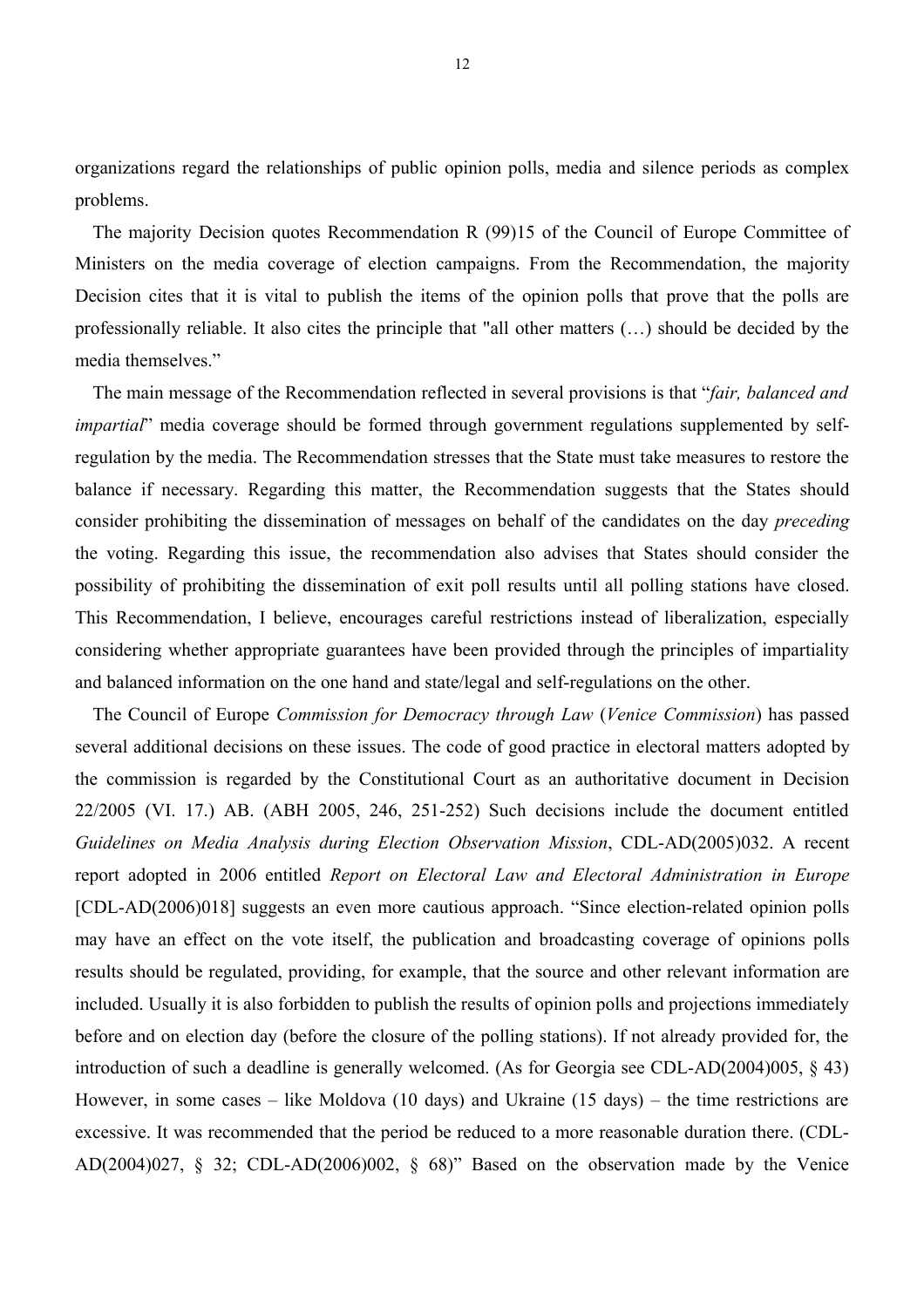Commission, Georgia prohibited the publication of opinion poll results in the 48 hours preceding elections.

It is worth mentioning that although the report specifies concrete problems regarding Hungary, it does not cite the length of the period in which no opinion polls may be published as an issue. Instead, regarding the 2002 general elections it quotes the criticism that the National Election Committee lacked power regarding the decisions of local election committees and this solution, the Commission believes, led to incoherency and possible manipulation. (CDL-AD(2006)018, § 31)

The majority Decision incorporates the reference of the Committee of Ministers Recommendation 99(15) to the practice of the European Court of Human Rights in this issue.

It is, however, important to note that the European Court of Human Rights has referred to the code of the Venice Commission and considered it authoritative in the evaluation of certain technicalities of elections (Melnichenko v. Ukraine judgement, 19 October 2004, para. 57). Acting under the same principle and recognizing that the States have large elbowroom regarding the concrete solution, the European Court of Human Rights has observed in connection with the relationship of the freedom of the press and the election campaign the following: "Nonetheless, in certain circumstances the two rights may come into conflict and it may be considered necessary, in the period preceding or during an election, to place certain restrictions, of a type which would not usually be acceptable, on freedom of expression, in order to secure the free expression of the opinion of the people in the choice of the legislature" (Bowman v. the United Kingdom judgement, 19 February 1998, § 43). These findings support the notion that the European Court of Human Rights considers the principles applicable in election campaigns as *lex specialis* (overruling the general rules), and therefore it does not automatically apply the general rules governing the freedom of expression and its own practice.

4. On the basis of the above, I believe that the period affected by the present Decision does not exceed the limits of proportionality with regard to the European election practice as well. Based on the European legal instruments quoted above (noting, of course, that they are recommendations and therefore not binding) I personally cannot come to the conclusion that the public opinion polls may be treated in a uniform manner regardless of their nature and the prohibition of their publication should be equivalent to the election campaign silence period in all cases.

Therefore, I believe that – due to these observations – the petition should have been rejected by the Constitutional Court in the first section of the Decision

Budapest, 26 February 2007